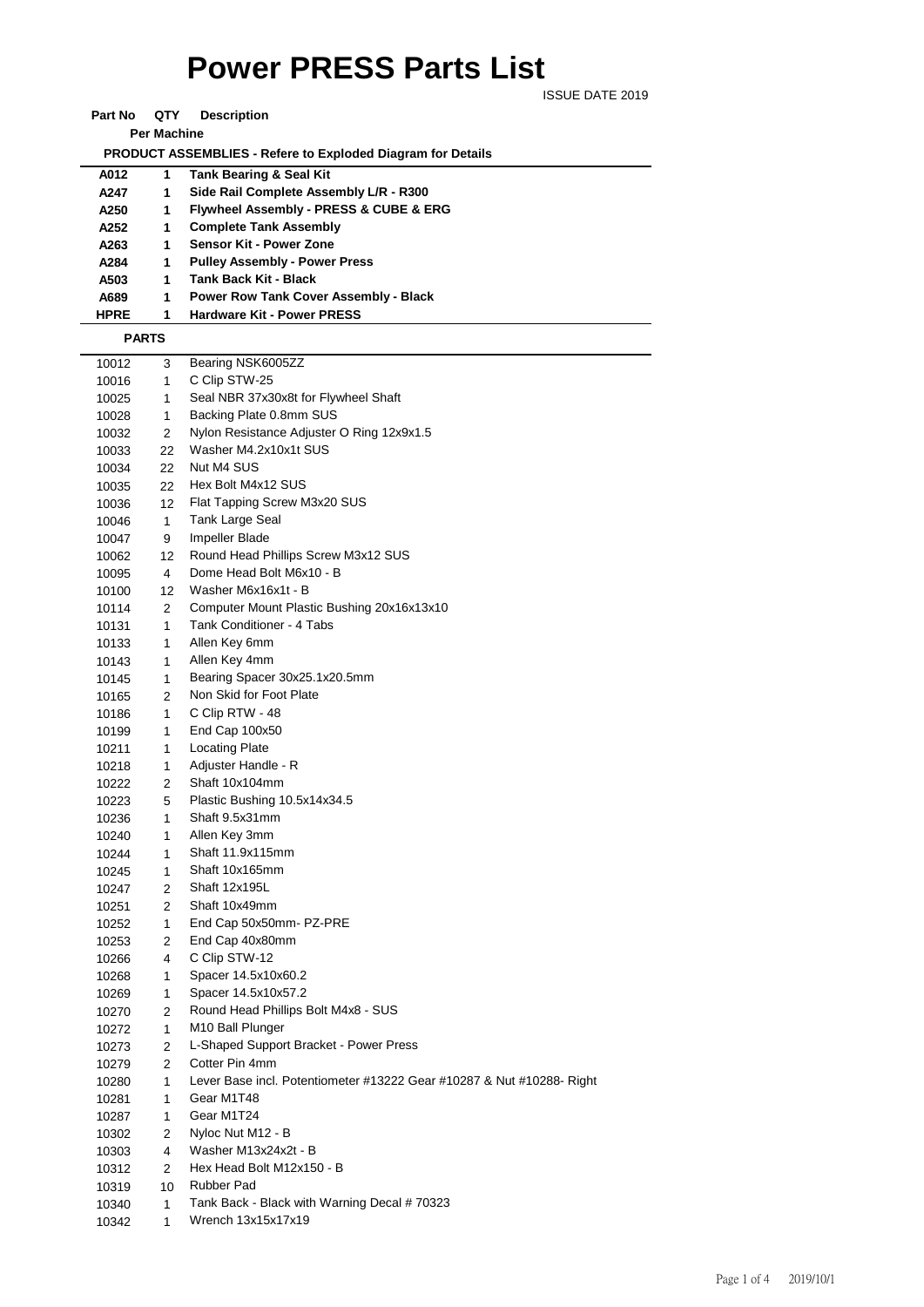| Part No        | QTY                | <b>Description</b>                                                                            |
|----------------|--------------------|-----------------------------------------------------------------------------------------------|
|                | <b>Per Machine</b> |                                                                                               |
| 10384          | 1                  | Adjuster Knob Set Gray incl. Cap #10214 & Screw #10213 & Ball Plunger #10272                  |
| 11027          | 1                  | Adjuster Handle Shaft                                                                         |
| 11034          | 1                  | Nut M4 -B                                                                                     |
| 11089          | 1                  | Dome Head Bolt M8x30 - B                                                                      |
| 11097          | 1                  | Nut Dome Head M10 - B                                                                         |
| 13022          | 1                  | Computer Wiring 800mm                                                                         |
| 13030          | 1                  | Adjuster PP Tank Ring 358x10 - Black                                                          |
| 13125          | 1                  | Sensor Lead 45cm DT                                                                           |
| 13219          | 1                  | Heart Rate Wiring 800mm - Upper                                                               |
| 13229          | 1                  | Level Wiring 900mm                                                                            |
| 13245          | 1                  | PC Tank Cover with Decal #15006 & Triangle plate #13046 & Bolts #65992 - Black                |
| 13322          | 1                  | Potentiometer with Hex Nuts #10288 & Wiring 350mm                                             |
| 13602          | 4                  | Dome Head Bolt M8x20 - B                                                                      |
| 13619          | 38                 | Dome Head Bolt M6x15 - B                                                                      |
| 13622          | $\mathbf{1}$       | <b>Rubber Feet</b>                                                                            |
| 15016          | 2                  | End Cap 11mm                                                                                  |
| 15044          | 1                  | Tank Outer Cover Ring - Black                                                                 |
| 15119          | 1                  | Idle Wheel 56x35 with Bearing $\#60112 \times 2$                                              |
| 15205          | 1                  | PVC Cover Left with Decal #15008 - Power Press                                                |
| 15206          | 1                  | PVC Cover Right with Decal #15008 - Power Press<br><b>PVC Cover Rear - Power Press</b>        |
| 15212<br>15213 | 1                  | <b>PVC Cover Upper Rear - Power Press</b>                                                     |
|                | 1                  | L-Shaped PVC Cover - Power Press                                                              |
| 15214          | 1                  | R-Shaped PVC Cover - Power Press                                                              |
| 15217          | 1<br>1             | Upper Main Frame Complete - Power Press Orange                                                |
| 15501<br>15502 | 1                  | Lower Main Frame Complete - Power Press Orange                                                |
| 15503          | 1                  | Foot Plate & Rubber Pad #10165 & Non Skid #10319 & Decal#15017 - Power                        |
| 15504          | 1                  | Support Bracket for Upper Main Frame - Power Press Orange                                     |
| 15506          | 1                  | <b>Balance Bar - Power Press</b>                                                              |
| 15507          | 2                  | Arm Tube - Power Press with Grip #15508                                                       |
| 15508          | 2                  | Grip for Arm Tube - Power Press                                                               |
| 15509          | 2                  | Shoulder Pad - Power Press                                                                    |
| 15510          | 2                  | Pillow Block Ball Bearing - Power Press                                                       |
| 15511          | 1                  | Shaft 10x42mm                                                                                 |
| 16501          | 1                  | Upper Main Frame Complete - Power Press Gray                                                  |
| 16502          | 1                  | Lower Main Frame Complete - Power Press Gray                                                  |
| 20007          | 2                  | Foot Levelers M8x30 Hardened Rubber                                                           |
| 20021          | 4                  | Dome Head Bolt M10x35 - B                                                                     |
| 20150          | 1                  | Dome Head Bolt M10x15                                                                         |
| 20307          | 1                  | Tank Plug Black with O-ring #10039                                                            |
| 21150          | 4                  | Dome Head Bolt M10x15 - B                                                                     |
| 23924          | 1                  | Grub Screw M6x10 -B                                                                           |
| 53959          | 2                  | Counter Sunk Bolt M3x8 -SUS                                                                   |
| 60145          | 2                  | Frame Plug 38.1mm                                                                             |
| 62806          | 2                  | Dome Head Bolt M5x30 - B                                                                      |
| 62807          | 18                 | Dome Head Bolt M8x15 - B                                                                      |
| 62811          | 2                  | Dome Head Bolt M8x45 - B                                                                      |
| 62852          | 2                  | Hex Head Bolt M6x60 - B Same as 62825                                                         |
| 65693          | 2                  | Dome Head Bolt M5x15 - B                                                                      |
| 65910          | 4                  | Nyloc Nut M10 - B                                                                             |
| 65913          | 6                  | Dome Head Bolt M6x20 - B                                                                      |
| 65918          | 2                  | Dome Head Bolt M10x60 - B                                                                     |
| 65921          | 23                 | Washer M8.5x19x1.6t - B                                                                       |
| 65931          | 6                  | Nyloc Nut M8 - B                                                                              |
| 65935          | $\overline{2}$     | Nyloc Nut M6 - B                                                                              |
| 65949          | 16                 | Washer M10x21x2t - B                                                                          |
| 65962          | 6                  | Dome Head Bolt M10x25 - B                                                                     |
| 66014          | 3                  | Belt Pulley with 6000zz Bearings Complete                                                     |
| 66070          | 2                  | <b>Transport Wheel</b>                                                                        |
| 70303          | 1                  | Flywheel - E316/VX2/E520/VX3                                                                  |
| 70315          | 1                  | Magnetic Ring & Rare Earth Magnet #60124<br>Tank Plug Black with O-ring #10039 & Decal #70322 |
| 70321          | $\mathbf{1}$<br>1  | LCD for Bluetooth Auto-Adjust Monitor                                                         |
| 70933<br>73082 | 1                  | Washer 10.2x30x3t SUS Same as 10138                                                           |
| 73115          | 1                  | Round Head Phillips Screw M4x12                                                               |
|                |                    |                                                                                               |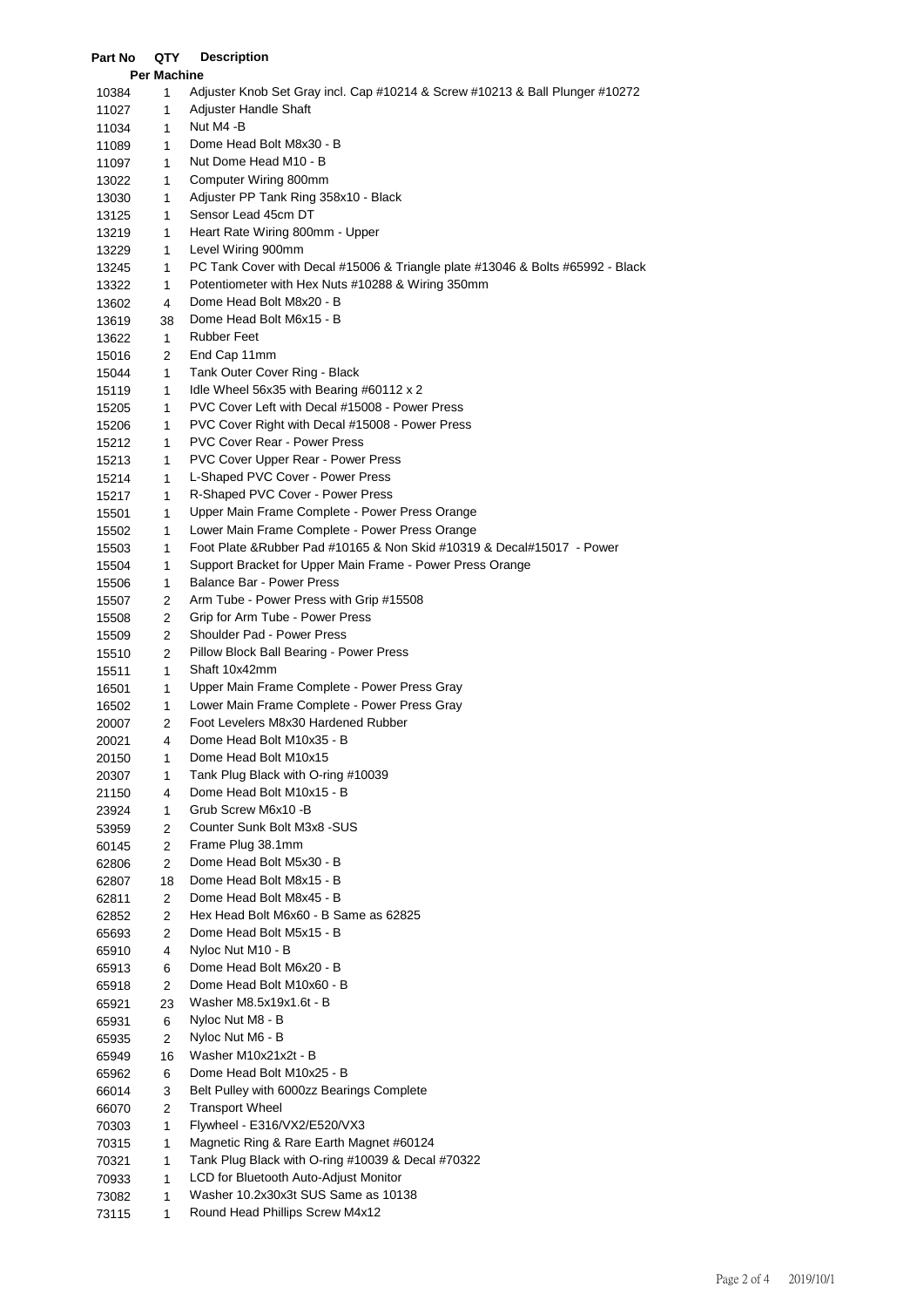## **Part No QTY Description**

## **Per Machine**

- 73116 1 Sensor Bracket Power Cube
- 74109 7 Bungee Pulley with Bearing
- 74705 1 Belt/Bungee Pulley with One Way Bearings # 10019 & Needle Bearings # 10179
- 75313 1 Impeller Shaft 252mm
- 84506 1 Belt 5060mm PZ-PRE / PZ-CUB
- 84510 1 Bushing 25x35x5t
- 84514 1 Bushing 25x35x65t
- 84519 1 Bungee 6mmx3120mm & Inner Clip #65922 & Hook #65923
- 92310 1 Console with BLT update Press